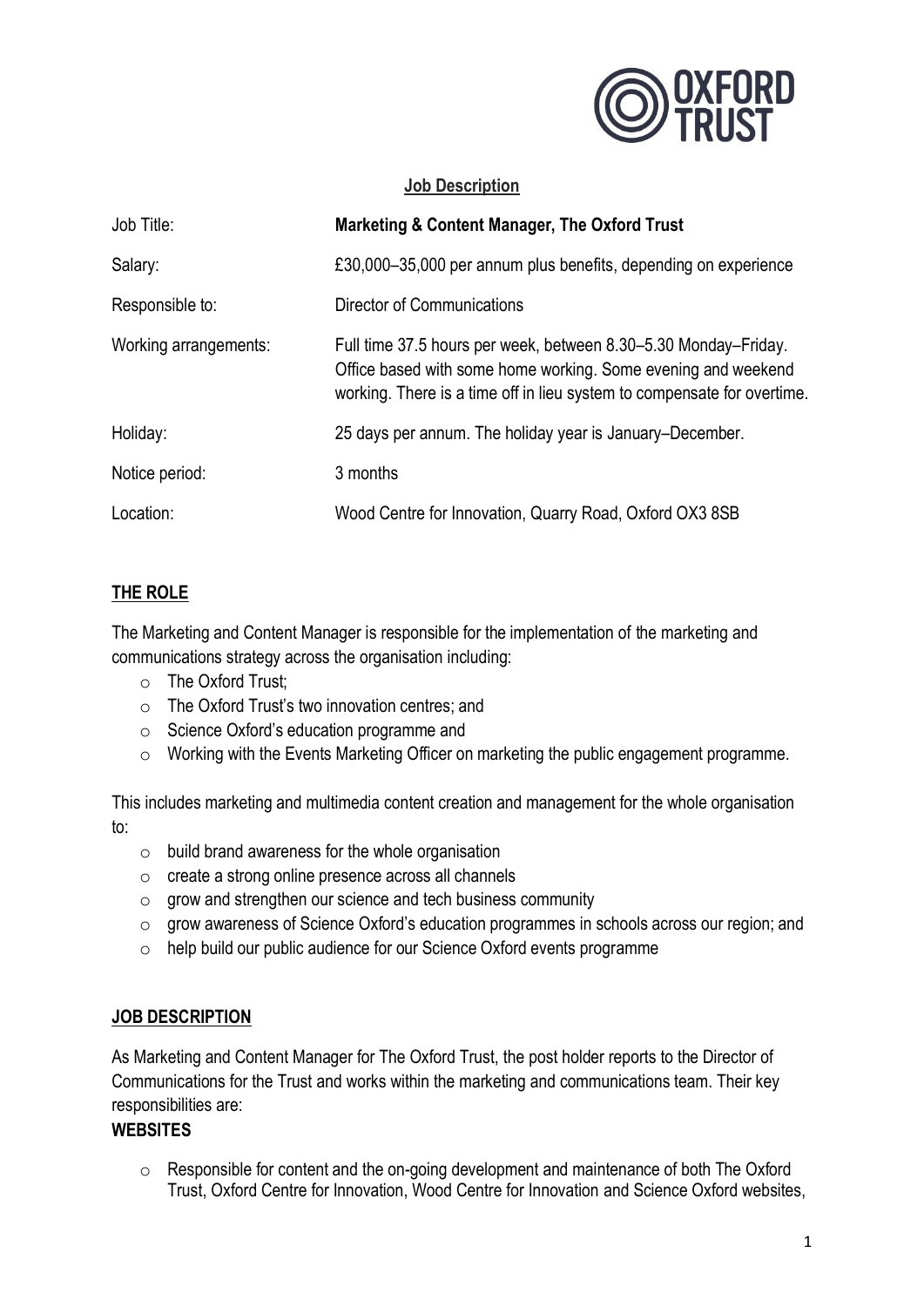

ensuring they are always fresh and up-to-date, have new relevant content, and are optimised for SEO. Support the Science Oxford team on the Thinking, Doing, Talking Science website.

- $\circ$  Project manage a potential consolidation of websites for the organisation.
- o Responsible for hosting/domain name contracts for the above websites.
- o Be first point of contact for all internal and external web-related enquiries.
- o Be first point of contact for all external web service providers.
- o Ensure integration of websites with other systems eg Sheep CRM and Eventbrite.
- o Maintain agency listings on third party websites for the innovation centres.

## **CONTENT PRODUCTION**

- o Develop and implement an editoril content plan for the Trust, its innovation centres and Science Oxford, including a social media strategy (see below).
- o Actively liaise with staff across the Trust, innovation centre teams and key personnel in businesses working in our centres to develop and collect on-brand, clear, accurate and engaging multi-media content (in written, image, audio, video form) to highlight the activity of the organisation and those that we work with eg. the innovation ecosystem and the companies working in our centres.
- o Actively liaise with staff across the Science Oxford team to develop and collect clear, accurate and engaging multimedia content (in written, image, audio, video form) to highlight Science Oxford's activity and those that we work with eg. the science education community, schools across our region.
- o Work closely with the Events Marketing Officer to create engaging content for Science Oxford's events programme.
- $\circ$  To be responsible for content creation across the organisation, including creating, writing, editing, designing and researching/commissioning images (still and video) and content for communications materials appropriate for different target audiences, on and off line, including news articles, short promotional films, adverts, marketing materials (eg brochures, flyers etc), social media campaigns, posters, and e-newsletters for The Oxford Trust, the two innovation centres and Science Oxford.
- o Manage Mailchimp system, creating newsletters and monitoring mailing lists for all The Oxford Trust/Science Oxford newsletters.
- o To be available to take photography/record video at Trust/innovation centre/Science Oxford events and activities as required and to commission additional photography when needed.
- $\circ$  To organise permissions for photography/film.
- $\circ$  To be in charge of the photo/film library of material for the organisation.

## **SOCIAL MEDIA PLATFORMS**

- $\circ$  Develop and implement a social media strategy and plan for the Trust, its innovation centres and Science Oxford.
- $\circ$  Liaise with the Trust and Innovation Centre staff to create and manage content on the Trust's, its innovation centres and Science Oxford's social media platforms in a clear, consistent and timely way, creating campaigns to promote news, activities and programmes that raise awareness of The Oxford Trust and its centres.
- o Work closely with the Events Marketing Officer to create social content on Science Oxford's event/public engagement programme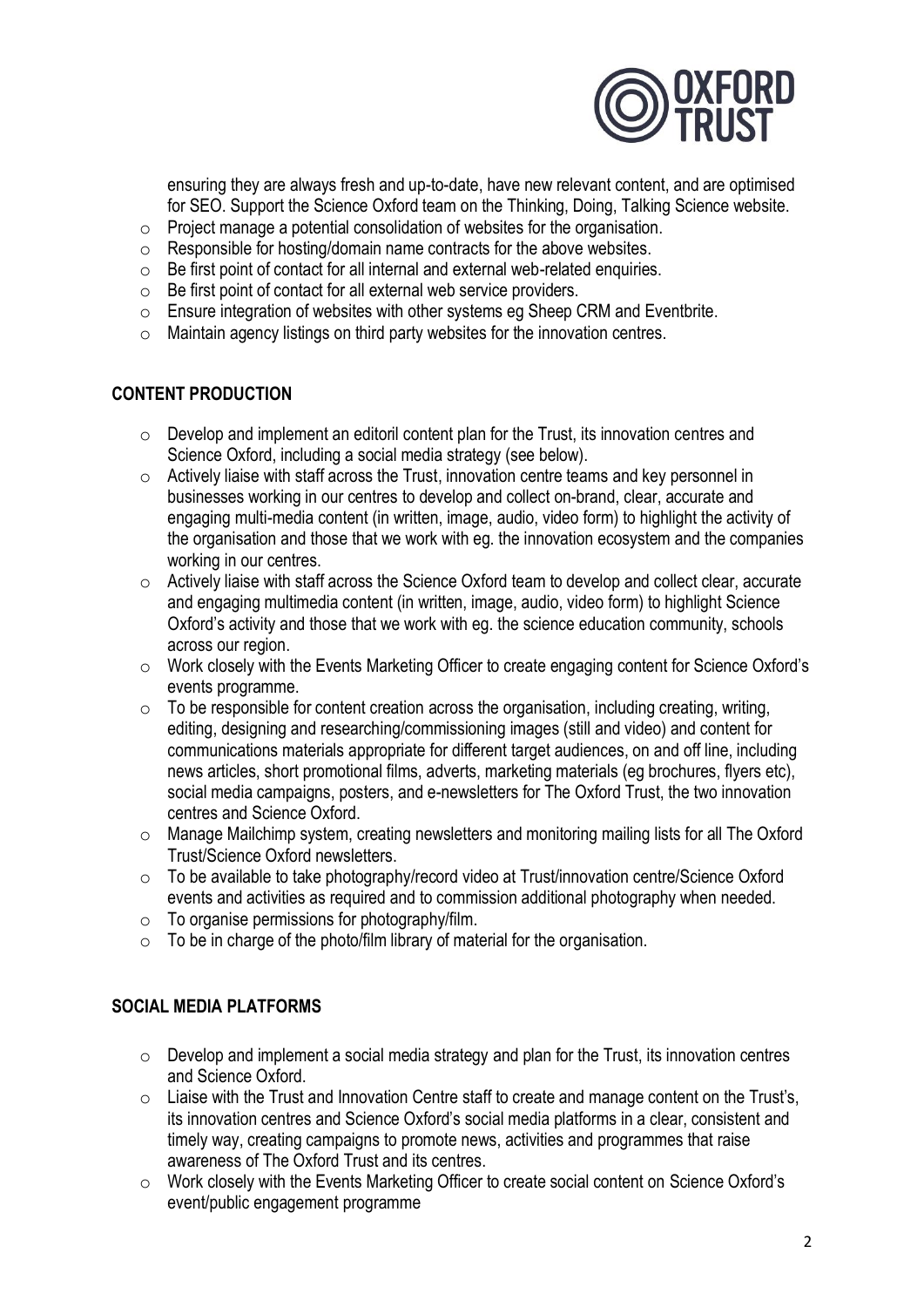

- $\circ$  Identify and implement new social media tools that may be of use for the organisation.
- $\circ$  To grow social media presence of the Trust, its centres and Science Oxford.
- $\circ$  To regularly report on and evaluate the effectiveness of the organisation's social media channels as required by the Director of Communications (see also Evaluation below).

#### **EVENTS**

 $\circ$  To develop and run events as required to build awareness for the Trust and its innovation centres.

#### **EVALUATION**

 $\circ$  Set up effective systems/tools to report and evaluate content/marketing activity across the organisation for all media, producing a quarterly report for the Director of Communications and implement relevant improvements as required.

#### **OTHER**

- $\circ$  Provide staff training on social media, website systems and databases we use and produce user-friendly support documentation.
- o To ensure we are using the best tools and systems for marketing and communications.
- o Work with out-of-house suppliers as required for the role.
- o Support the Director Communications on matters pertaining to branding and brand awareness across the whole organisation.
- o Support the Director Communications on marketing and communications strategy for the whole organisation including The Oxford Trust, its innovation centres and Science Oxford as required.

#### **GENERAL MANAGEMENT**

As for all staff, the Marketing and Content Manager must take responsibility for their own personal management and development and manage physical resources effectively, including:

- o Responsibility for ensuring personal health and safety by following safe systems of work, and by meeting the requirements of the health and safety policy.
- $\circ$  Ensuring that the organisation's equal opportunities policies are followed and actively practice social inclusion within own area of service.
- o Reading and responding to internal communications and information which is disseminated.
- o Participating in the Trust's agreed performance appraisal system.
- o Ensuring that all resources (including IT hardware and software) are used safely, legally and efficiently.
- o Complying with GDPR and financial regulations and the Trust's other policies and systems.
- o To undertake safeguarding training as required.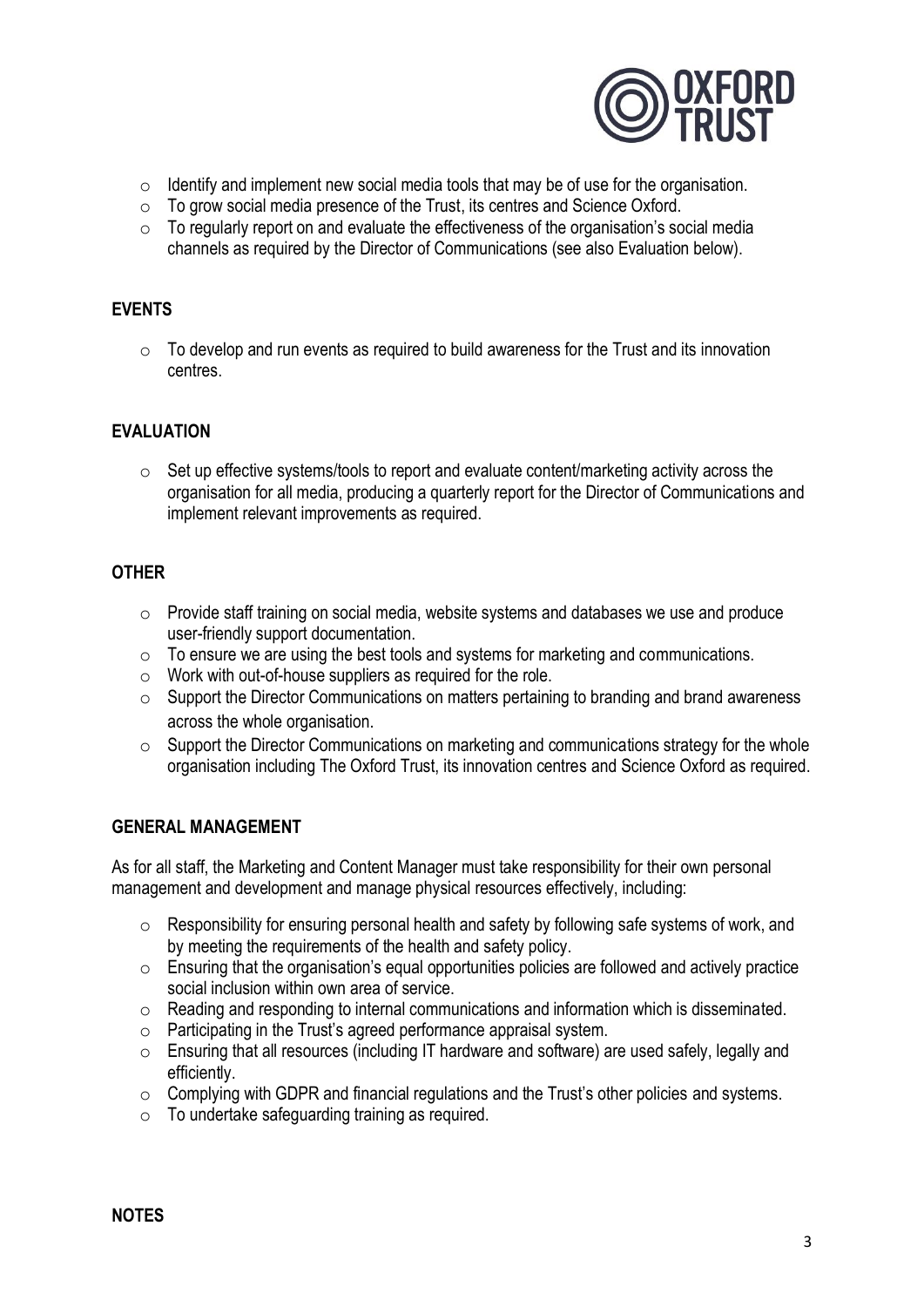

- $\circ$  The post-holder will be expected to adopt a flexible attitude to the duties which may have to be varied (after discussion with the post-holder) subject to the needs of the Charity, and in keeping with the general profile of this post.
- o The post-holder may be DBS checked.

# **WORK EXPERIENCE, SKILLS & KNOWLEDGE**

#### **ESSENTIAL**

- o A communications professional with at least three years' experience in a similar marketing and communications role.
- o Knowledge of social channels and proven track record of producing content across all media.
- o Proven track record of developing and delivering digital communication strategies and running social media campaigns across multiple platforms, including Twitter, Facebook, LinkedIn.
- $\circ$  Pro-active individual, with strong written and visual communication skills, including writing, editing, proof-reading, photography and video.
- o Proven experience of print production and publications, from conception through to artwork approvals and print.
- o Proven experience of managing websites, including content production updates and budgets.
- $\circ$  Experience of evaluating data to inform marketing
- o Knowledge of key programmes, software and systems including Microsoft Office, Wordpress, Mailchimp, and Eventbrite required for the role.
- $\circ$  An enthusiastic team player and can-do attitute with ability to work independently and unsupervised.
- o Proven ability to work under pressure on multiple priorities to meet deadlines.
- o Excellent organisational and time keeping skills.

## PREFERRED

- o A track record of delivering public/stakeholder facing events.
- o Knowledge of and competency of Adobe suite preferable, including InDesign, Photoshop, Illustrator.
- $\circ$  Producing high standard photography and video, and using editing software, for social media
- o Strong team working skills demonstrating sensitivity to others' views and ability to show consideration and empathy.
- $\circ$  A strong inspirational team player who can contribute and shape ideas
- $\circ$  A self-motivator who can build excellent working relationships between the breadth of colleagues, partners and stakeholders
- o Able to work creatively and flexibly to respond quickly to meet both external partner and internal needs.
- o Willingness to work flexible hours, including some evenings and weekends with reasonable notice.
- $\circ$  Demonstrate the Trust's values with commitment to the organisation.